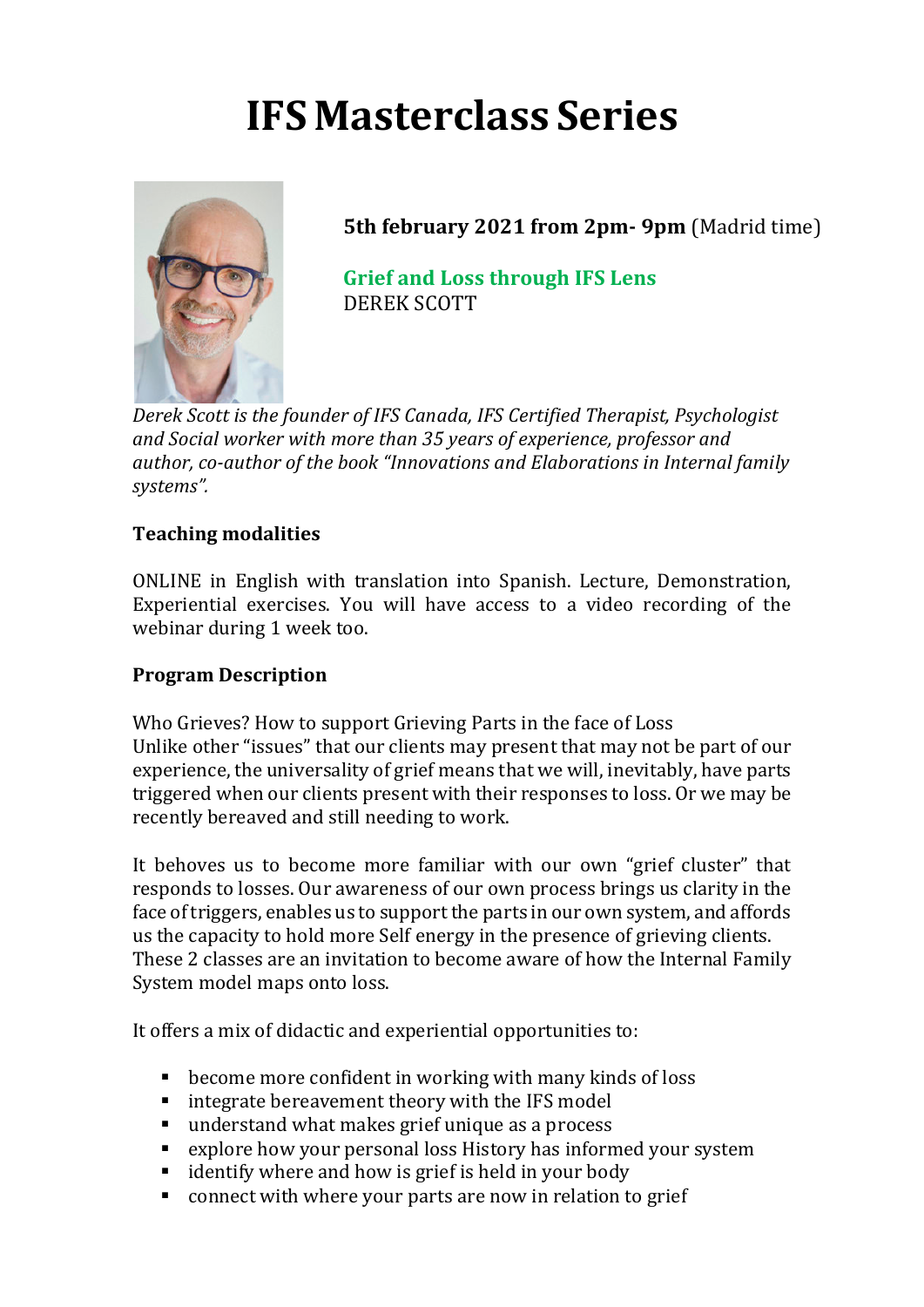- $\blacksquare$  celebrate the legacy and gifts of connection
- appreciate how IFS encompasses the Spiritual dimension of loss
- learn how to apply this learning to Covid 19 losses
- ask as many questions as you need
- continue to develop community with other IFS-informed folk

**PRICE:** Before january 15th: 180 euros After january 15th: 200 euros

**INSCRIPTION:** Send your name and email together with the payment to anaclara@cop.es

#### **PAYMENT:**

PAYPAL (+ 3 euros) https://paypal.me/acercapsico?locale.x=es\_ES

BIZUM to +34 607187600

**BANK TRANSFER** Ana Clara Rodrigo Torres ES35 0182 4017 5902 0164 6410

CREDIT CARD (Send me the numbers in the front and expiry date to anaclara@cop.es and I will send you the receipt)

You will receive a zoom link to the webinar.

**TO WATCH VIDEO** interview with Derek with subtitles in spanish and english: https://youtu.be/PjB0b1kTUHA



**26 february 2021 from 4pm - 8pm (Madrid time)** 

**Working with Chronic Firefighters: Addictions and Eating disorders** ROBERT FALCONER

*Robert Falconer is an anthropologist, masters degree in Psychology, IFS Therapist and Counsellor for more than 20 years, professor and author. He is co-author together with the creator of IFS, Richard Schwartz, of the book "Many minds one Self".*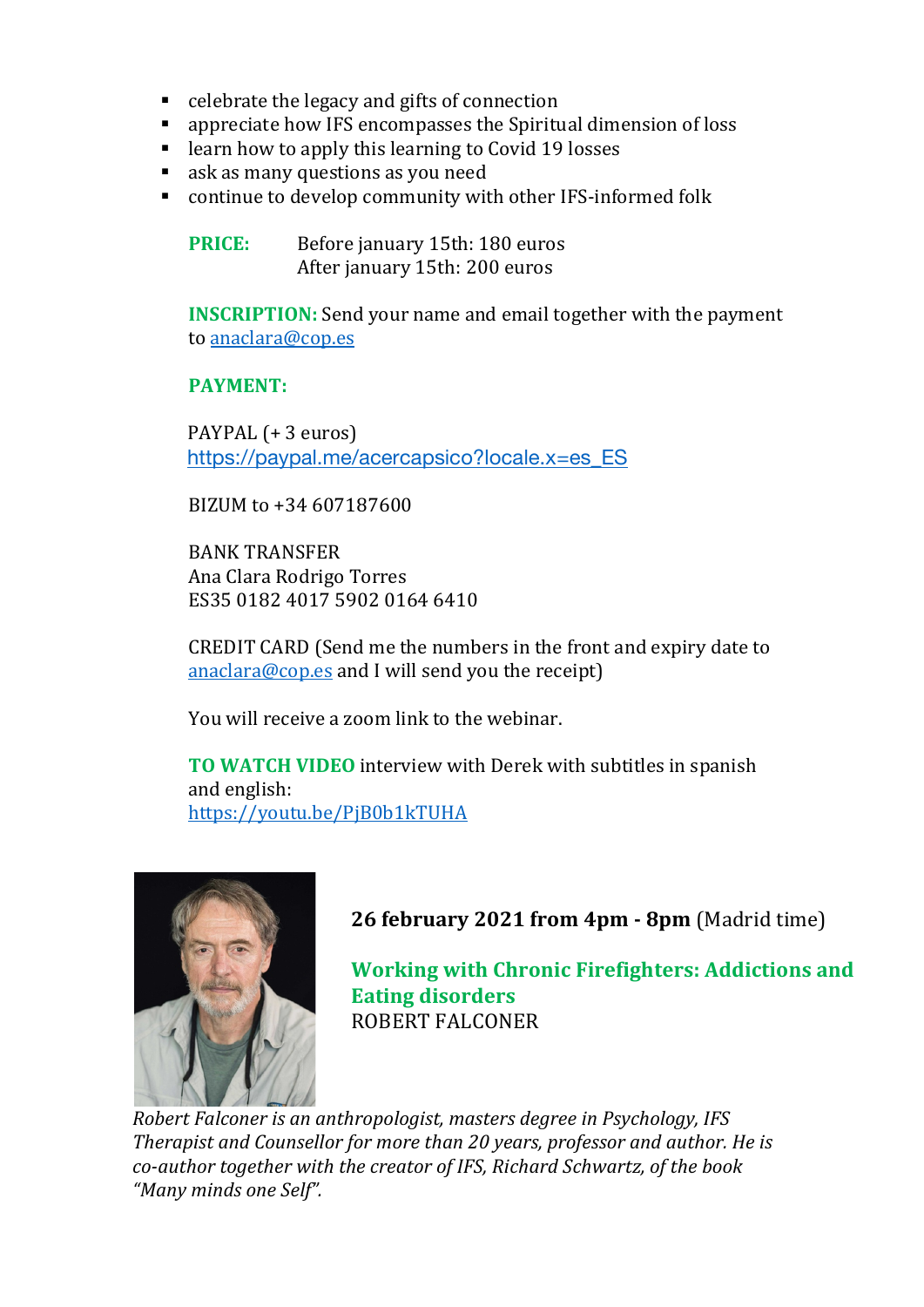# **Teaching modalities**

ONLINE in english with translation into Spanish. Didactic presentation, case examples, Q&A. You will have access to a video recording of the webinar during 1 week too.

## **Program Description**

This 4-Hour workshop will focus on:

- 1. Practical application of IFS to the treatment of Addictions
- 2. The importance of Self-energy and the 12 step concept of higher power

Through Didactic presentation, case examples and Q&A participants will learn:

- how to conceptualize addictions including eating disorders from the IFS perspective
- How to apply basic, key concepts of IFS to addictions and eating disorders
- How to befriend extreme firefighters
- To develop an IFS skill set, including techniques such as un-blending, collaboration and negotiation, and direct access with extreme firefighters
- Steps for healing the shame, fear, trauma and legacy burdens underneath
- How to integrate IFS with the 12 steps

**PRICE:** Before february 5th: 100 euros After february 5th: 120 euros

**INSCRIPTION:** Send your name and email together with the payment to anaclara@cop.es

#### **PAYMENT:**

PAYPAL (+ 3 euros) https://paypal.me/acercapsico?locale.x=es\_ES

BIZUM to +34 607187600

**BANK TRANSFER** Ana Clara Rodrigo Torres ES35 0182 4017 5902 0164 6410